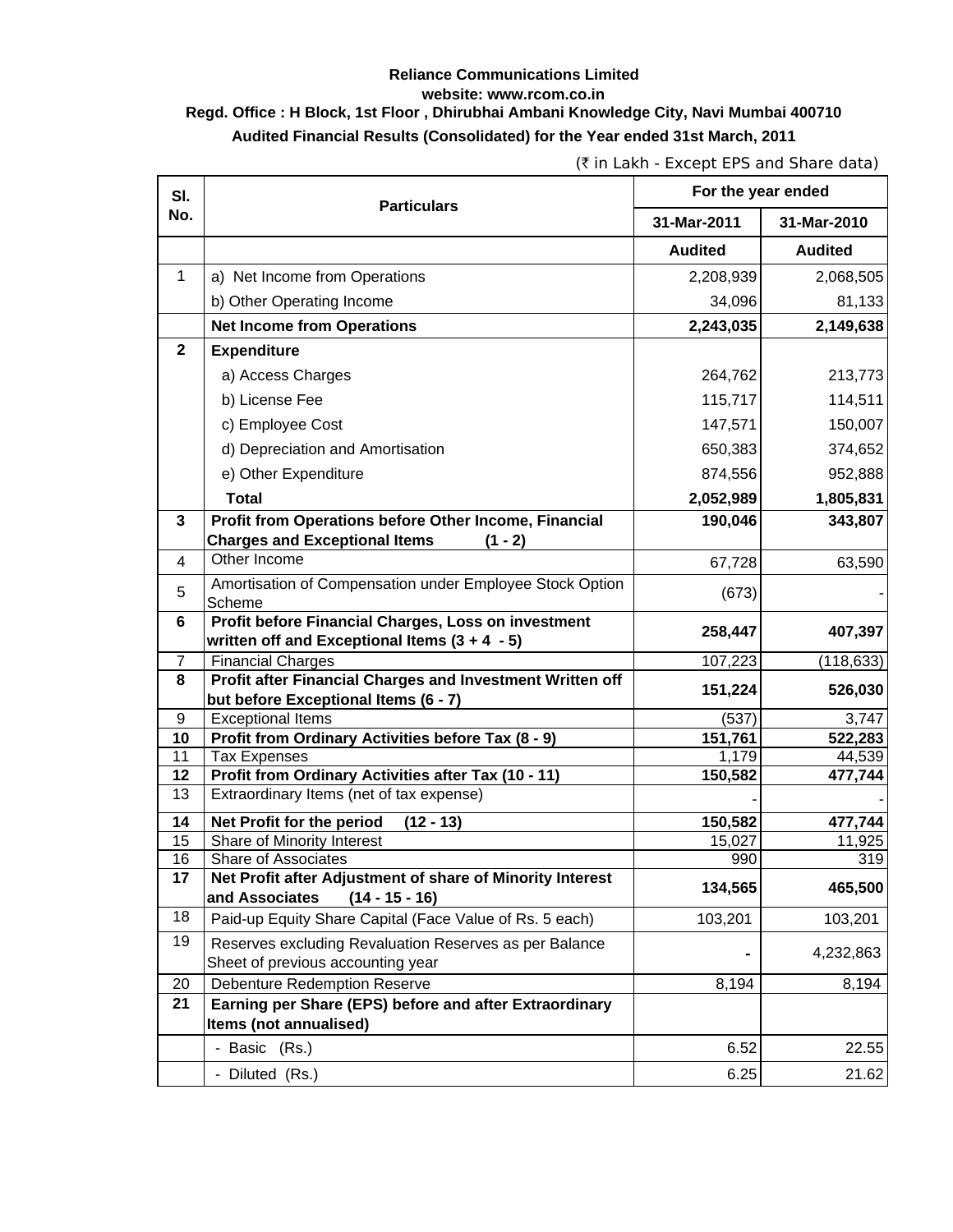| SI. | <b>Particulars</b>                                                                           | For the year ended |                |
|-----|----------------------------------------------------------------------------------------------|--------------------|----------------|
| No. |                                                                                              | 31-Mar-2011        | 31-Mar-2010    |
|     |                                                                                              | <b>Audited</b>     | <b>Audited</b> |
| 22  | Debt Equity Ratio (Refer note 10)                                                            | 0.92               | 0.56           |
| 23  | Debt Service Coverage Ratio (DSCR) (Refer note 10)                                           | 2.94               | 0.92           |
| 24  | Interest Service Coverage Ratio (ISCR) (Refer note 10)                                       | 9.92               | 7.49           |
| 25  | <b>Public Shareholding</b>                                                                   |                    |                |
|     | <b>Number of Shares</b>                                                                      | 663,296,821        | 669,106,821    |
|     | Percentage of Shareholding                                                                   | 32.14%             | 32.42%         |
| 26  | <b>Promoters and Promoter Group Shareholding</b>                                             |                    |                |
|     | a) Pledged / Encumbered                                                                      |                    |                |
|     | - Number of Shares                                                                           | Nil                | Nil            |
|     | - Percentage of Shares (as a % of the total shareholding of<br>promoters and Promoter Group) | N.A.               | <b>NA</b>      |
|     | - Percentage of Shares (as a % of the total share capital of<br>the company)                 | N.A.               | <b>NA</b>      |
|     | b) Non -encumbered                                                                           |                    |                |
|     | - Number of Shares                                                                           | 1,400,730,060      | 1,394,920,060  |
|     | - Percentage of Shares (as a % of the total shareholding of<br>promoters and Promoter Group) | 100.00%            | 100.00%        |
|     | - Percentage of Shares (as a % of the total share capital of<br>the company)                 | 67.86%             | 67.58%         |

**Segment wise Revenue, Results and Capital Employed**

 $($ ₹ in Lakh )

| SI.<br>No. | <b>Particulars</b>                                                              | For the year ended |                |
|------------|---------------------------------------------------------------------------------|--------------------|----------------|
|            |                                                                                 | 31-Mar-11          | 31-Mar-10      |
|            |                                                                                 | <b>Audited</b>     | <b>Audited</b> |
| 27         | <b>Segment Revenue</b>                                                          |                    |                |
|            | a) Wireless                                                                     | 1,657,620          | 1,663,961      |
|            | b) Global                                                                       | 1,005,191          | 831,868        |
|            | c) Broadband                                                                    | 264,694            | 283,855        |
|            | d) Investments                                                                  | 5,740              | 20,949         |
|            | e) Others / Unallocated                                                         | 135,060            | 96,781         |
|            | <b>Total</b>                                                                    | 3,068,305          | 2,897,414      |
|            | Less: Inter segment revenue                                                     | (757, 542)         | (684, 186)     |
|            | <b>Income from Operations</b>                                                   | 2,310,764          | 2,213,228      |
| 28         | <b>Segment Results</b>                                                          |                    |                |
|            | Profit / (Loss) before Tax and Financial Charges from each                      |                    |                |
|            | segment                                                                         |                    |                |
|            | a) Wireless                                                                     | 270,047            | 375,496        |
|            | b) Global                                                                       | 47,576             | 75,405         |
|            | c) Broadband                                                                    | 47,065             | 68,139         |
|            | d) Investments                                                                  | 5,740              | 20,949         |
|            | e) Others / Unallocated                                                         | (112, 654)         | (112, 593)     |
|            | <b>Total</b>                                                                    | 257,774            | 427,396        |
|            | Less: Amortisation of Compensation under Employee Stock<br><b>Option Scheme</b> | (673)              |                |
|            | Less: Financial Charges (Net)                                                   | 107,223            | (118, 633)     |
|            | Less : Exceptional Items                                                        | (537)              | 23,747         |
|            | <b>Total Profit before Tax</b>                                                  | 151,761            | 522,282        |
|            |                                                                                 |                    |                |
|            | <b>Particulars</b>                                                              | 31-Mar-11          | 31-Mar-10      |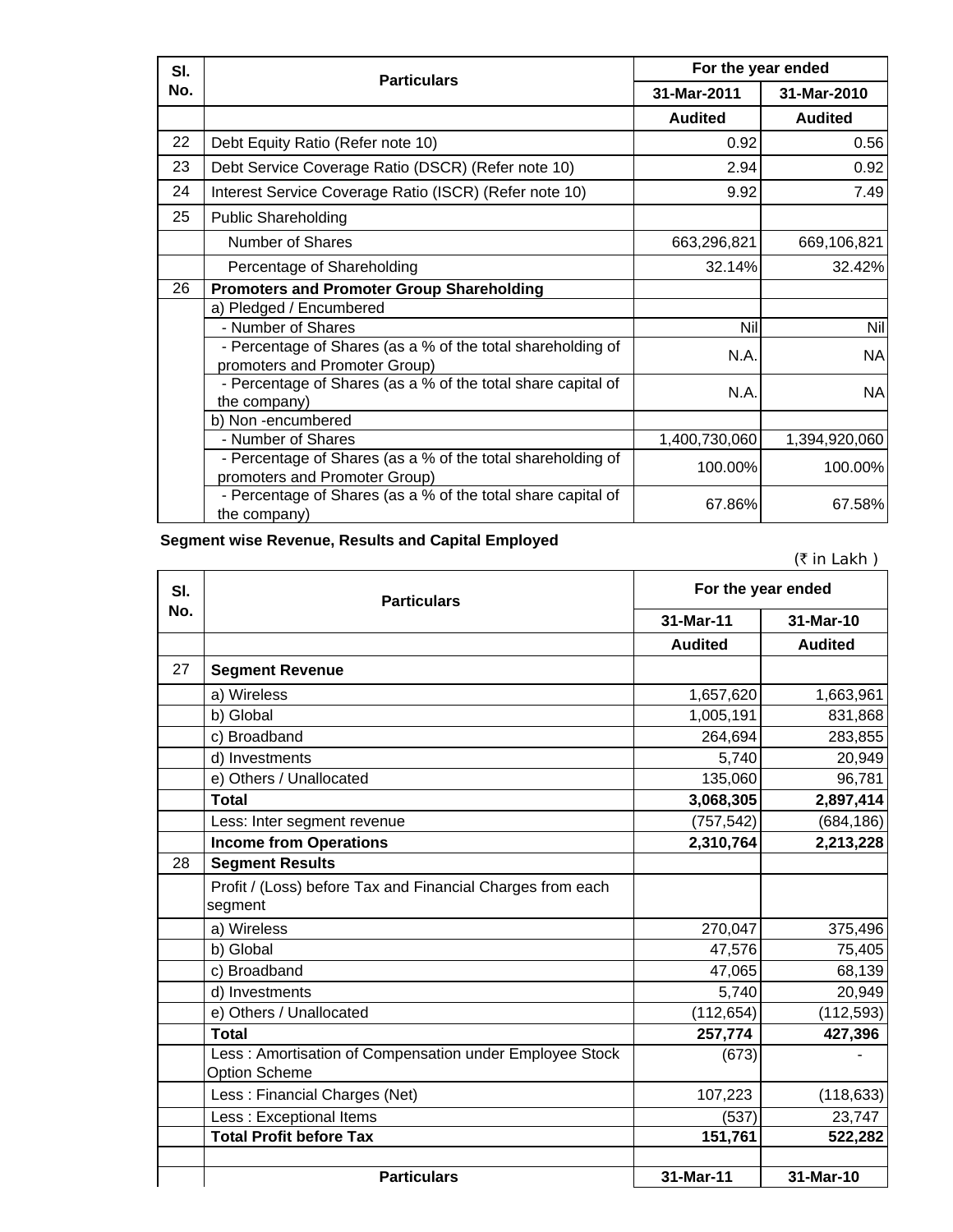|    |                                        | <b>Audited</b> | <b>Audited</b> |
|----|----------------------------------------|----------------|----------------|
| 29 | <b>Capital Employed</b>                |                |                |
|    | (Segment assets - Segment liabilities) |                |                |
|    | a) Wireless                            | 5,366,592      | 4,809,038      |
|    | b) Global                              | 688,902        | 749,398        |
|    | c) Broadband                           | 374,752        | 452,672        |
|    | d) Investments                         | 128,791        | 471,708        |
|    | e) Others / Unallocated                | 1,517,147      | 900,534        |
|    | Total                                  | 8,076,184      | 7,383,350      |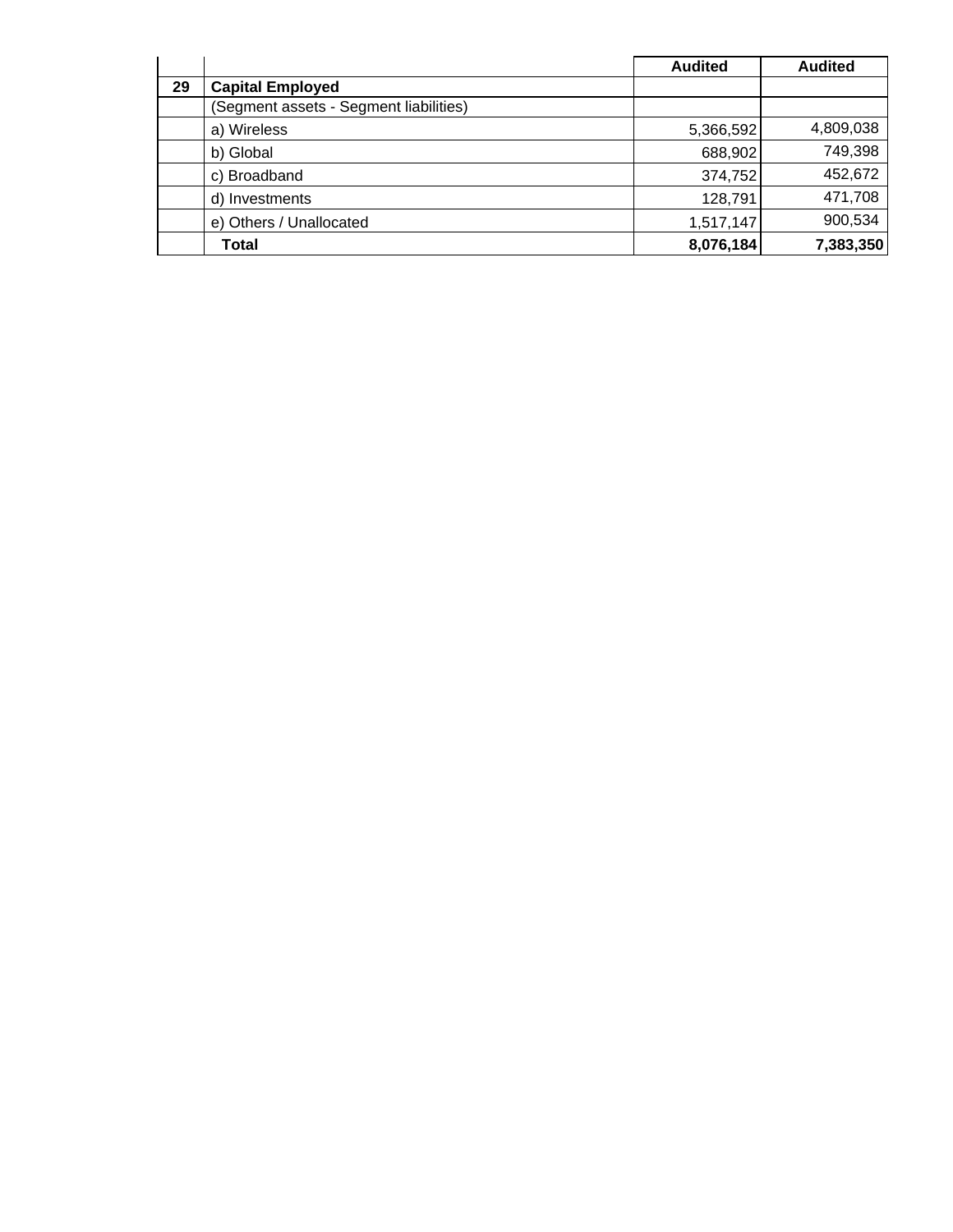**Notes** 

- 1. Figures of the previous year have been regrouped and reclassified, wherever required.
- 2. Pursuant to the Scheme of Amalgamation ("the Scheme") under Section 391 to 394 of the Companies Act, 1956 sanctioned by the Hon'ble High Court of Bombay vide Order dated 29<sup>th</sup> April, 2011, with an Appointed Date being 1st April, 2010 and filed with the Registrar of Companies (RoC) on 25<sup>th</sup> May, 2011; Global Innovation Solutions Private Limited ("GISPL" or 'the Transferor Company'), a Wholly Owned Subsidiary of the Company, has been amalgamated into the Company.

Pursuant to the Schemes of Amalgamations ("the Schemes") amongst subsidiary companies, under Section 391 to 394 of the Companies Act, 1956 sanctioned by the Hon'ble High Court of Bombay vide Order dated  $6<sup>th</sup>$  May, 2011, with an Appointed Date being 1<sup>st</sup> April, 2010 and filed with the Registrar of Companies (RoC) on 25<sup>th</sup> May, 2011; Matrix Innovations Limited ("MIL" or 'the Transferor Company'), a Wholly Owned Subsidiary of Reliance Communications Infrastructure Limited ("RCIL") and Reliance Communications Maharashtra Private Limited ("RCMPL" or "the Transferor Company"), a Wholly Owned Subsidiary of Reliance Telecom Limited ("the Transferee Company" or "RTL") have been amalgamated into RCIL ('the Transferee Company') and into RTL ('the Transferee Company') respectively. Reliance Global IDC Limited ('RGIL' or 'the Transferor Company'), a Wholly Owned Subsidiary of Reliance Infratel Limited ('RITL'), has been amalgamated, with an Appointed Date being  $1<sup>st</sup>$  January, 2011, into RITL ('the Transferee Company'), which has been filed with the Registrar of Companies (RoC) on  $25<sup>th</sup>$  May, 2011. Upon the Schemes becoming effective, all the assets and liabilities as appearing in the books of the respective transferor companies as on the Appointed Date have been recorded at their respective book values by the respective transferee companies. In terms of the Scheme, RITL has adjusted prepaid expenses Rs. 89,000 lakhs against balance available in Securities Premium Account in its Accounts. As required for Consolidation, the said expenses have been adjusted against General Reserve.

- 3. Pursuant to the Scheme for the transfer of passive infrastructure ("the Scheme") by the Company to Reliance Infratel Limited (RITL), a subsidiary of the Company, RITL, based on a legal opinion, considers the General Reserve created pursuant to the Scheme to be a free reserve and available for any purpose and consequently, has been withdrawn and credited to the Profit and Loss Account, an amount of Rs. 15,941 lakhs in respect of bad debts and Rs. 7,735 lakhs in respect of fuel costs, incurred during the year in preference to Indian Generally Accepted Accounting Principles. Had the Company not made such a withdrawal as per the Scheme, the profit before taxes for the year would have been lower by Rs. 23,676 lakhs.
- 4. In accordance with the terms of issue of US\$ 500 million Zero Coupon Foreign Currency Convertible Bonds (FCCBs) issued on 9<sup>th</sup> May, 2006, the Company redeemed all outstanding FCCBs by making payment on due date i.e.  $9<sup>th</sup>$  May, 2011. As a result, the Company is not required to allot 2,74,13,085 equity shares of Rs. 5 each arising out of conversion of the said FCCBs.
- 5. During the quarter, based on a legal opinion, income from exclusive and indefeasible right of use (IRU) granted for network capacity to customers is recognised as license income in compliance with Accounting Standard (AS) 9 "Revenue Recognition" on activation of circuits instead of on straight line basis over an assured period of IRU contract. As a result revenue for the year is higher by Rs. 254,500 lakhs and Profit after Tax for the year is lower by Rs. 4,704 lakhs.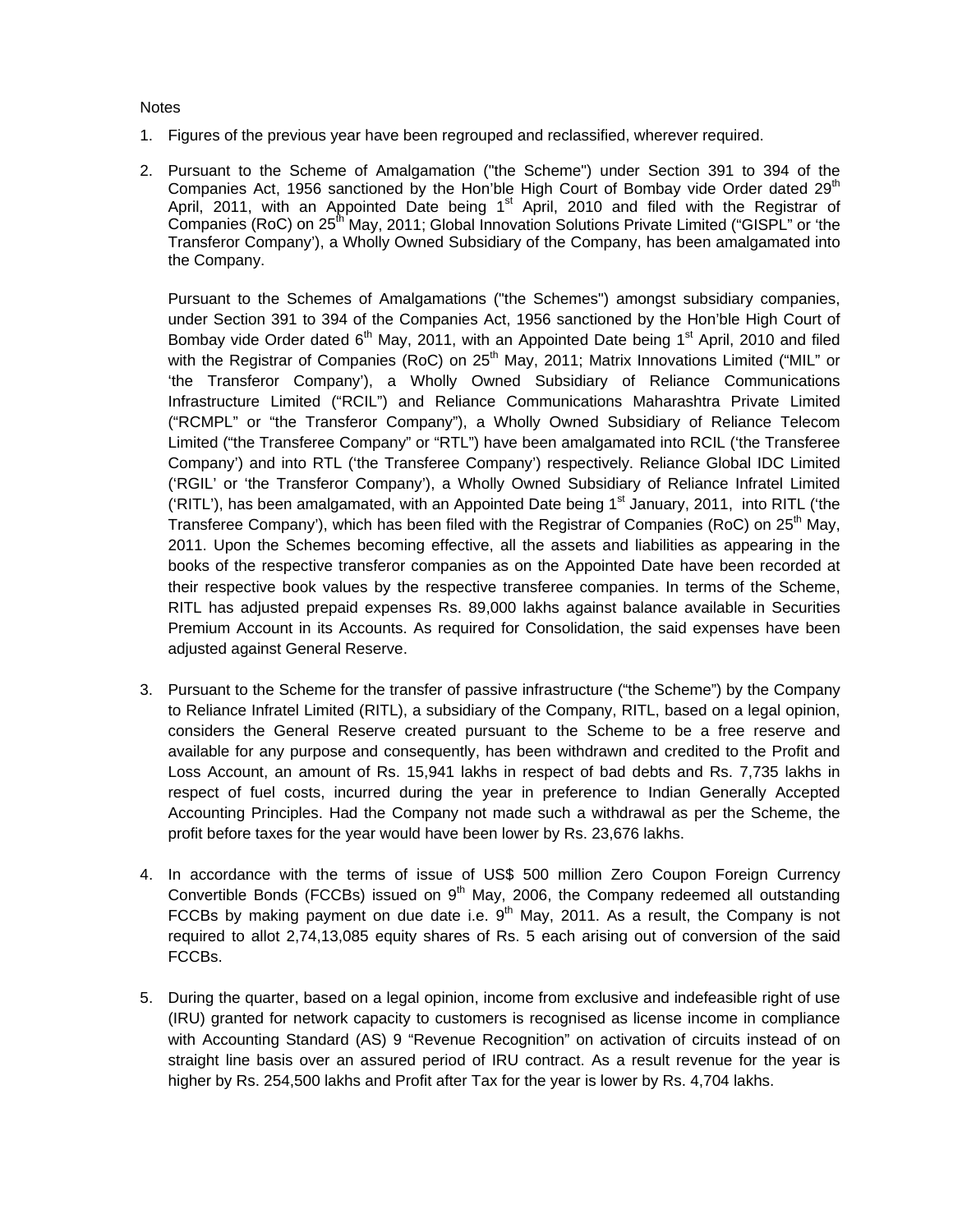- 6. The Board of Directors has recommended a dividend of Re. 0.50 per equity share of Rs. 5 each i.e. 10% for the financial year ended on  $31<sup>st</sup>$  March, 2011, subject to approval of the shareholders at the ensuing Annual General Meeting. Such declaration of dividend out of reserve is in compliance with the Companies (Declaration of Dividend out of Reserves) Rules, 1975.
- 7. As part of ongoing investigations in relation to the entire telecom sector in India, certain preliminary charges were filed in April, 2011 in a Court by an investigative agency (CBI), against Reliance Telecom Limited, a subsidiary of the Company, and three of the executives of the Group. The CBI media release itself clarifies that these are preliminary charges based on its own investigations, and the persons named are presumed to be innocent, till their alleged guilt is established after a fair trial.

As legally advised, the persons so named deny all charges, and will defend themselves in the appropriate legal proceedings. These preliminary charges have no impact on the business, operations, and/ or licenses of Reliance Telecom Limited and Reliance Communications Limited and, even more so, are not connected in any manner to any other listed group companies.

- 8. The Company is operating with Wireless, Broadband, Global, Investments and Others/ Unallocated segments. Accordingly, segment wise information has been given. This is in line with the requirement of AS 17 "Segment Reporting".
- 9. The Company has opted to publish Consolidated financial results for the year 2010 11. Standalone financial results, for the year ended 31<sup>st</sup> March, 2011 can be viewed on the website of the Company, National Stock Exchange of India Limited and Bombay Stock Exchange Limited at www.rcom.co.in, www.nseindia.com and www.bseindia.com respectively.

|                            |                | (Rs. in Lakh)  |  |  |
|----------------------------|----------------|----------------|--|--|
|                            | Year ended     |                |  |  |
| <b>Particulars</b>         | 31.03.2011     | 31.03.2010     |  |  |
|                            | <b>Audited</b> | <b>Audited</b> |  |  |
| Total Income               | 12,61,401      | 12,51,172      |  |  |
| Profit / (Loss) before tax | (85, 953)      | 61,947         |  |  |
| Profit / (Loss) after tax  | (75, 801)      | 47,893         |  |  |

Additional information on standalone basis is as follows:

- 10. Formula used for the computation of ratios:
	- i) Debt Equity Ratio = Debt/ Equity;
	- ii) Debt Service Coverage Ratio (DSCR) = Earnings before interest, tax/ (Interest + Principal repayment);
	- iii) Interest Service Coverage Ratio (ISCR) = Earnings before interest, tax/ (Interest expense)